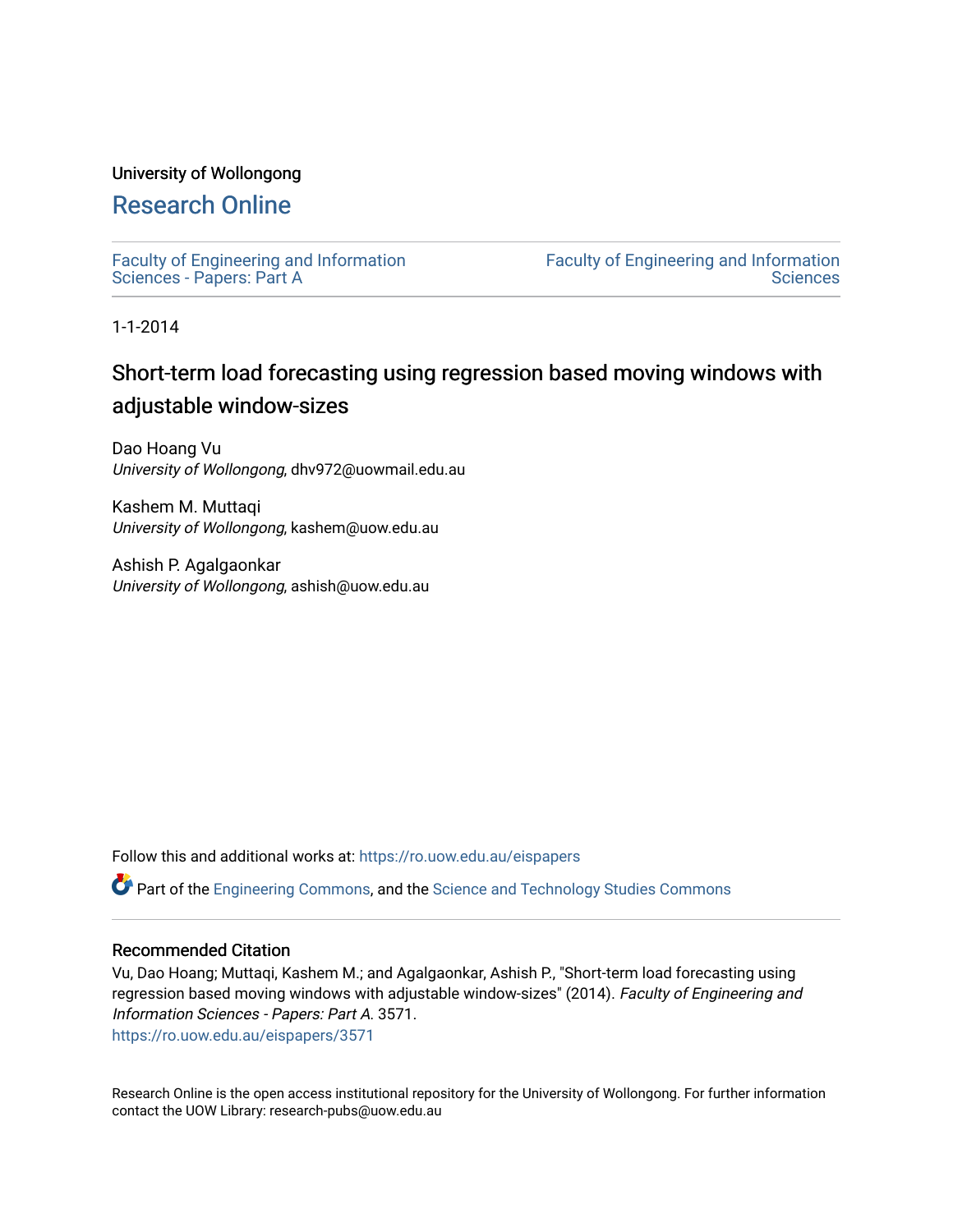# Short-term load forecasting using regression based moving windows with adjustable window-sizes

# Abstract

This paper presents a regression based moving window model for solving the short-term electricity forecasting problem. Moving window approach is employed to trace the demand pattern based on the past history of load and weather data. Regression equation is then formed and least square method is used to determine the parameters of the model. In this paper, a new concept associated with cooling and heating degree is used to establish the relationship between electricity demand and temperature, which is one of the key climatic variables. In addition, Pearson's correlation has been employed to investigate the interdependency of electricity demand between different time periods. These analyses together with the data in the holiday period provide the supportive information for the appropriate selection of the window size. A case study has been reported in this paper by acquiring the relevant data for the state of New South Wales, Australia. The results are then compared with a neural network based model. The comparison shows that the proposed moving window approach with the different window sizes outperforms conventional neural network technique in small time scales i.e., from 30 minuntes to 1 day ahead.

# Keywords

term, load, forecasting, regression, moving, short, windows, sizes, adjustable, window

# **Disciplines**

Engineering | Science and Technology Studies

# Publication Details

D. H. Vu, K. M. Muttaqi & A. P. Agalgaonkar, "Short-term load forecasting using regression based moving windows with adjustable window-sizes," in Industry Applications Society Annual Meeting, 2014 IEEE, 2014, pp. 1-8.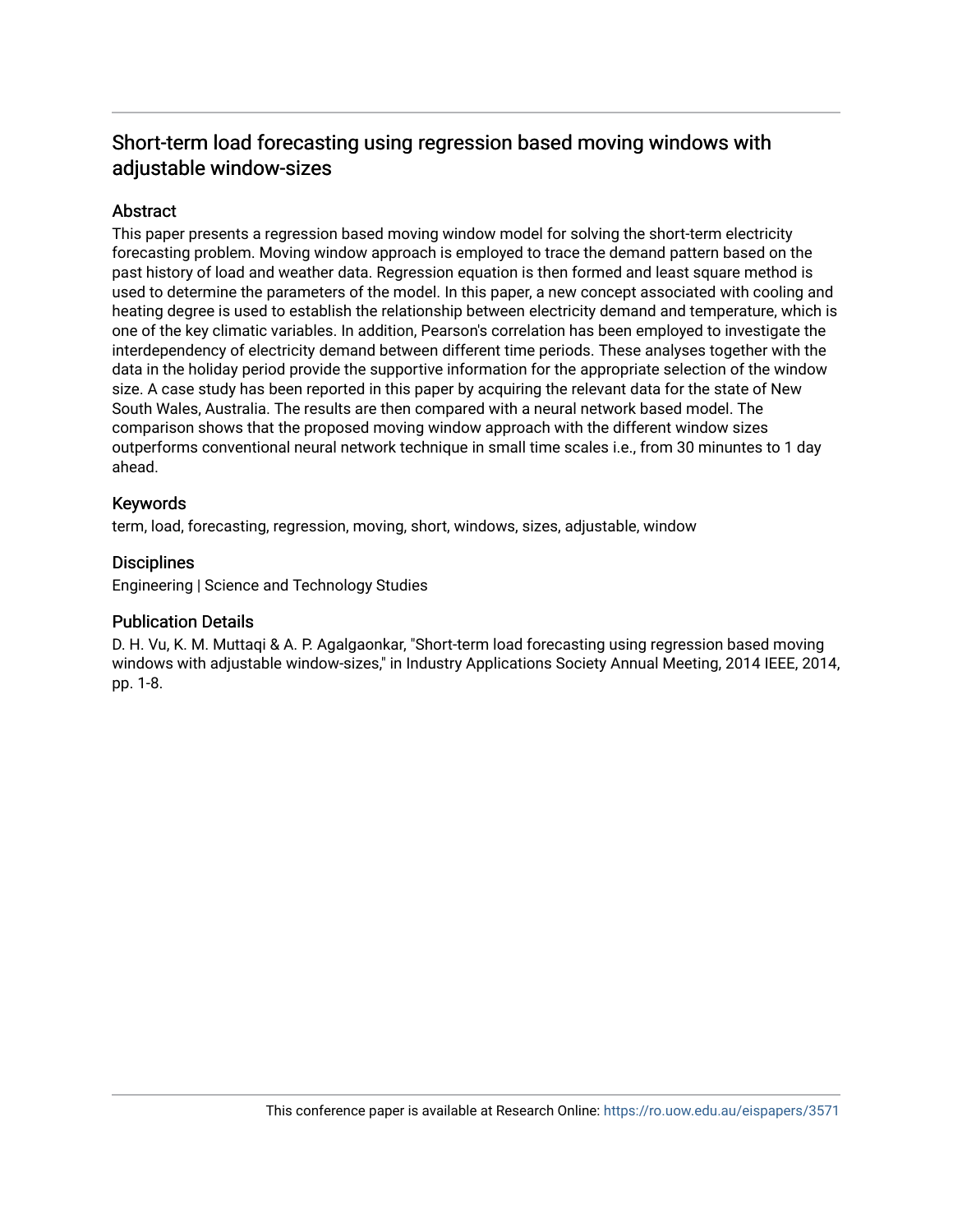# **Short-term Load Forecasting using Regression based Moving Windows with Adjustable Window-Sizes**

Dao H. Vu Student Member, IEEE Kashem M. Muttaqi Senior Member, IEEE

Ashish P. Agalgaonkar Senior Member, IEEE ashish@uow.edu.au

dhv972@uowmail.edu.au kashem@uow.edu.au The authors are with Australian Power Quality and Reliability Center, School of Electrical Computer and Telecommunications Engineering, University of Wollongong, NSW 2522, Australia

*Abstract* **-- This paper presents a regression based moving window model for solving the short-term electricity forecasting problem. Moving window approach is employed to trace the demand pattern based on the past history of load and weather data. Regression equation is then formed and least square method is used to determine the parameters of the model. In this paper, a new concept associated with cooling and heating degree is used to establish the relationship between electricity demand and temperature, which is one of the key climatic variables. In addition, Pearson's correlation has been employed to investigate the interdependency of electricity demand between different time periods. These analyses together with the data in the holiday period provide the supportive information for the appropriate selection of the window size. A case study has been reported in this paper by acquiring the relevant data for the state of New South Wales, Australia. The results are then compared with a neural network based model. The comparison shows that the proposed moving window approach with the different window sizes outperforms conventional neural network technique in small time scales i.e., from 30 minuntes to 1 day ahead.** 

*Index Terms***--** *Climatic variables, Electricity demand forecasting, Moving window, Neural network*

# I. INTRODUCTION

Short-term electricity demand forecasting is crucial for power generation, operation and planning. The improvement in short-term demand forecasting accuracy leads to the reduction of operating costs [1], [2] and decrement in risk to the power system operations [3]. Furthermore, a short-term forecasting model is a critical decision support mean for operating electrical power system securely and efficiently. It also helps in coordinating the generation and area interchange to meet the load demand.

The short-term forecasting often deals with the time scale from few minutes up to few weeks ahead [4]. For this time scale, the load demand at a given hour is predominantly dependent on not only the load at previous hour, but also the load at the same hour on the previous day, and load at the same hour on the day with the same rank in the previous week [5]. In addition, the impacts of the exogenous variables, especially weather-related variables [6], and holidays events can cause enormous changes in load consumption. Consequently, accurate forecasting of load demand is more difficult due to the random variation of load and exogenous variables. As a result, consideration of all the impacts of these uncertainties on load forecasting, in short-term period, is necessary to develop the efficient model.

A considerable amount of literature on forecasting models and strategies has been reviewed in [7], and most of these methods can be applied to forecast the load in short-term period [4]. Regression-based method is employed in shortterm forecasting as it can represent the linear relationship between demand and temperature, one of the most important weather variables [8], [9]. This approach is based on the weather sensitive variables but it does not include the important information from the historical load data. On the other hand, the ARMA model [10] is widely used in shortterm forecasting since it can utilize the strong correlation between the load at a given time and load in previous times but it is non-weather sensitive model. While these methods exploit the linear relationship of load demand and other variables, neural network [11], [12] is employed in load forecasting because it has the ability to capture the non-linear relationship between demand and other variables. In regards to the development of neural network models, they can serve as forecasting benchmarks for short-term load forecasting [13], [14]. However, the neural network models are based on black box approach with minimal flexibility of use for network operators.

In this paper, a regression based moving window model is developed for solving the short-term forecasting problem. Moving window is used to correlate the demand at a given time to the demand at previous times and associated exogenous variables. The appropriate window sizes are selected based on demand pattern analysis and Pearson correlation analysis in conjunction with the holiday information. The balance point temperature is estimated based on the scatter plot between temperature and electricity demand data for every 30 minutes. The cooling and heating degree concepts are then used to linearize the relationship between temperature and demand. The Pearson correlation analysis has been employed to reveal the importance of climatic variables and historical demand data. The built window is then represented in the form of regression model which includes the significant variables. The forecasting results are then compared with the results obtained from neural network model to gauge the effectiveness of the proposed model.

The paper is organized as follows: Section II highlights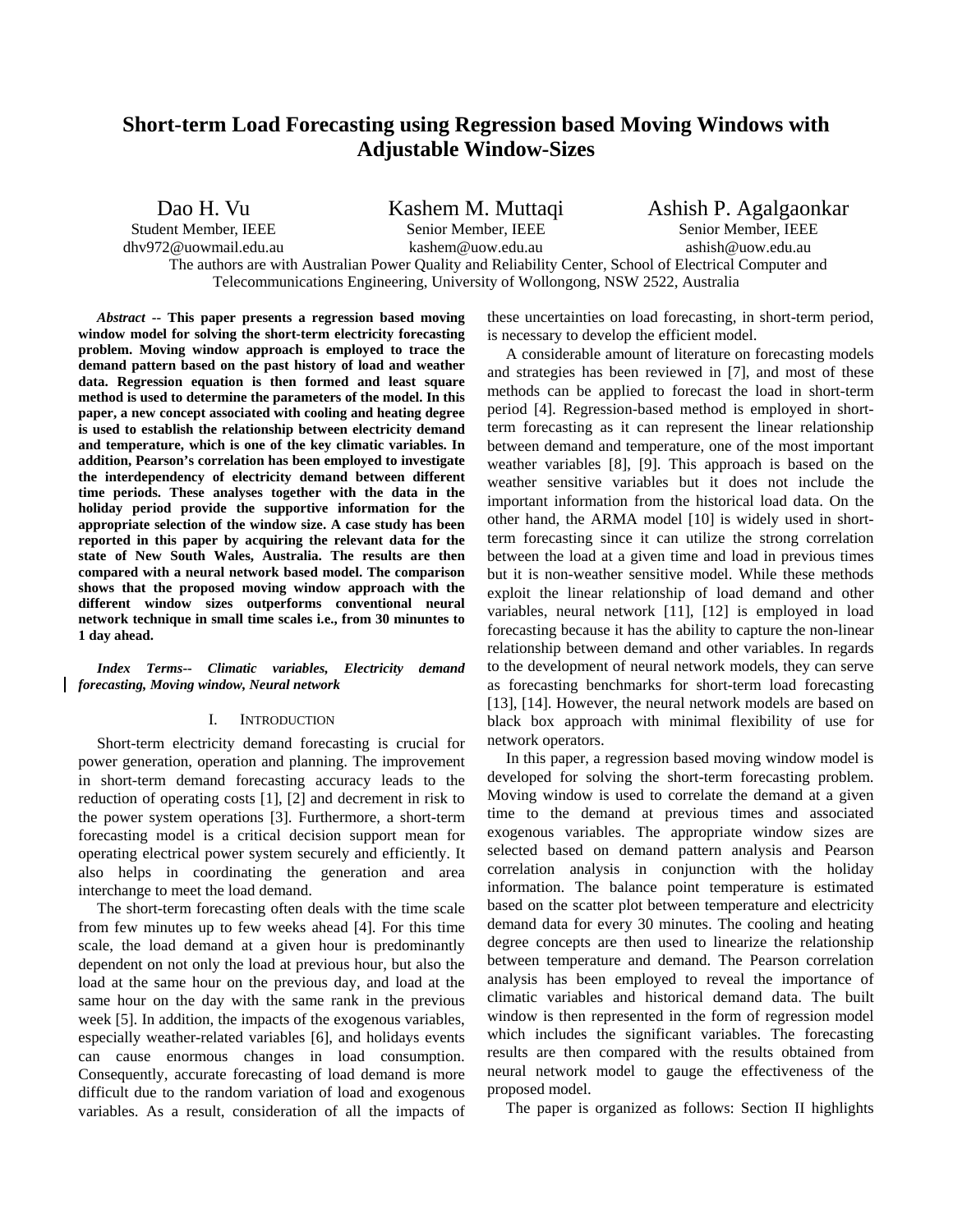the sensitivity of electricity demand to climatic variables. In section III, the electricity demand patterns and correlation are discussed. Section IV gives the description of the selected forecasting model. Section V provides the results and discussion, and Section VI details the concluding remarks.

## II. WEATHER VARIABLES

The weather variables may have significant impacts on electricity demand, and temperature is one of the key variables since it controls atmospheric condition and affects other weather variables on the earth [15].

## *A. Balance point Temperature*

Balance point temperature is a threshold temperature, at which the electricity demand is minimum. When the temperature increases or decreases from the balance point, the demand grows up due to cooling and heating requirements respectively. Ideally, a "V-shaped" trend curve [16] can be used to represent the balance point temperature. This balance point temperature is commonly considered to be around  $18.3^{\circ}$ C for the moderate environment, and at round  $21.0\text{°C}$  for warmer environment [17]. In practical, the value of balance point temperature however, often varies in different regions due to geographical configuration. This value is also expected to be changed during a day due to the diversity in the dependence of electricity demand on temperature during each day. Therefore, consideration of these factors is necessary in estimating the balance point temperature. In the proposed study, balance point temperature has been estimated based on electricity demand and temperature data for typical time periods in one day.

### *B. Cooling and Heating Degree*

According to the law of thermodynamics, if a substance weighing *m* and having specific heat capacity of *C* requires change in temperature from  $t_1$  to  $t_2$ , then the requisite energy<sup>®</sup> *E* can be expressed as in (1)

$$
E = m \,^* C \,^*(t_2 - t_1) \tag{1}
$$

With the same substance, *m* and *C* are constant, so the 11000 energy needed to change the temperature is proportional to the change of temperature. This implies that there is a strong relationship between the cooling and heating requirement with the change of temperature, and it leads to the use of cooling degree (CD) and heating degree (HD). Instead of using the specific unit of days [18] or hours [19], CD and HD can be used with respect to different units of time. In this paper, they are used to represent the relationship between demand and temperature every 30 minutes.

CD represents the requirement of cooling due to temperature being higher than the balance point temperature, and it is calculated as in (2).

$$
CD_{i} = \begin{cases} (T_{di} - T_{bi}) & \text{if } (T_{di} > T_{bi}) \\ 0 & \text{if } (T_{di} < T_{bi}) \end{cases}
$$
 (2)

Where,  $T_{di}$  is the average temperature at time *i* of day *d*,  $T_{bi}$  is the balance point temperature at time *i*.

Similarly, HD represents the heating energy requirement because of the temperature being lower than the balance point temperature, and it is calculated as in (3).

$$
HD_{i} = \begin{cases} (T_{bi} - T_{di}) & \text{if } (T_{di} < T_{bi}) \\ 0 & \text{if } (T_{di} > T_{bi}) \end{cases} \tag{3}
$$

#### III. ELECTRICITY DEMAND PATTERN

Analysis the electricity demand pattern is critically important since it can reveal the seasonality of the demand, and provide more precious information for building the forecasting model. Specifically, including more seasonality into the forecasting model can significantly improve the accuracy of the forecasting results [13].

## *A. Load Characteristics of Typical Days*

The load characteristic is normally different between working days and non-working days [20]. For the state of New South Wales, Australia, the differences in electricity demand patterns are shown in Fig. 1. It can be seen from this figure that there are two clear patterns of load demand which are working days (from Monday to Friday) and non-working days (Saturday, Sunday, and holiday). The demand requirement in the working days is greater than that in the non-working days. In the working days, the demand pattern is very strong, which can lead to nearly repetition of demand curve in the following day. In the non-working days, the demand on Sunday is generally lower than that on Saturday, but higher than that of a public holiday. Furthermore, the variation of load in one day is strongly affected by seasons such as Summer, Autumn, Winter and Spring.



Fig. 1. The pattern of electricity demand in typical days in different seasons.

For more details in the winter season in Fig. 1.c, the demand gets peak at around 9:00am in the morning and around 18:00pm in the afternoon, and the latter peak is higher than the former one. This is because of the habits using electric heater to warm up the office in the morning, and in the afternoon, not only warm up the house after arriving home, people often cook diner, and relax. Between the two peaks, the electricity consumption decrease due to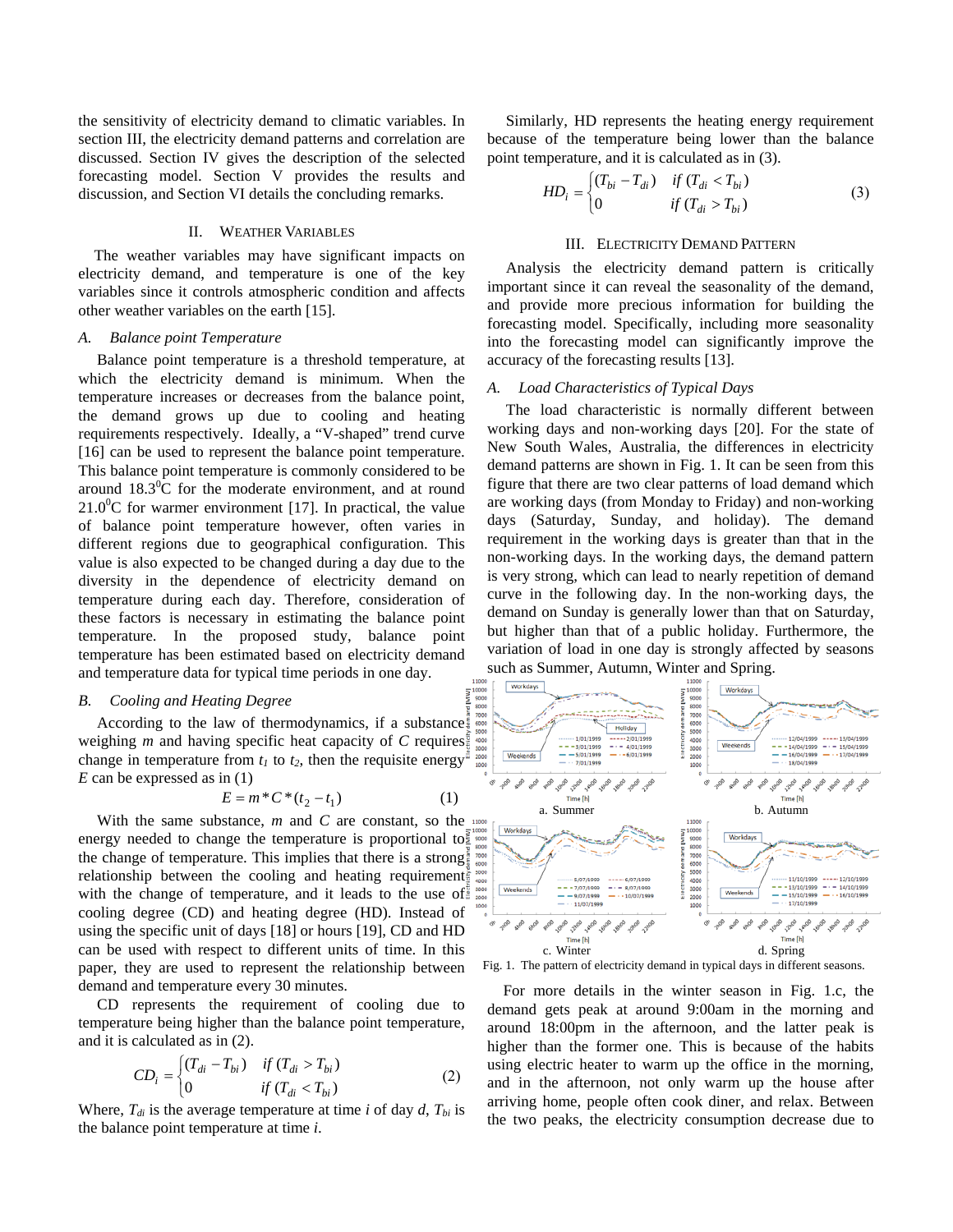more heat from the sunshine to the Earth surface, so less heating is required.

The variation of demand is considered in more detail for different days in one week in Fig. 2. This figure presents the average value, and the variation of demand for seven days in a week during four different seasons. It can be seen that the average demand in summer and winter is roughly higher than that in autumn and spring during a day. This difference is due to more heating required in winter, and more cooling needed in summer than the other seasons. It is also clear that the average demand is highest for winter due to extreme weather condition in this season in NSW, Australia. The demand variation in summer is only lower than that in winter in weekend, while during week days, it is quite similar for the both seasons. For the other seasons, autumn and spring, both the average value and variation are much lower than that in winter season, and they are similar to each other in each typical day.



#### *B. Correlation of Electricity Demand in Different Hours*

In order to estimate the interdependency among different variables, the Pearson correlation technique is commonly used. Using this technique, a correlation coefficient, which is between -1.0 and +1.0, is generated to estimate the degree of correlation between different variables [21]. While +1.0 indicates a perfect positive correlation; -1.0 signifies a perfect inverse correlation; and 0 means no correlation. Commonly used formula of Pearson correlation is given in (4).

$$
r_{xy} = \frac{n\sum xy - \sum x \sum y}{\sqrt{[n\sum x^2 - (\sum x)^2][n\sum y^2 - (\sum y)^2]}}
$$
(4)

where  $r_{xy}$  is the correlation index between variables *x* and *y*, and *n* is the total number of data points.

The Pearson correlation between the historical data in different hours was calculated for January, 1999, and the results are given in Fig. 3. It can be seen from Fig. 3.a that the correlation of demand in different hours decrease vastly when the hour-gap between demand increases. This illustrates that the link between the demand at a given time and that at previous time is extremely loosen when the hourgap increases. Fig. 3.b which represents a zoom of correlation in a small time scale, shows that the correlation between the demands is very high (above 0.97) in a shortperiod of less than 2 hours. On the other words, the demand is much dependent on the very-close previous value of

demand.



Fig. 3. Correlation of electricity demand at different time instants in January 1999.

#### *C. Correlation of Electricity Demand in Different Days*

Fig. 4 presents the correlation calculated for the typical working days to other days in January 1999. Although the correlation values are very low between these working days and non-working days (around 0.86), the correlation between the working days to other working days remains very high (above 0.95 in most of the time). This correlation value is even higher than that between hours in one day if the hourgap is big as shown in Fig. 3.a. This means that the demand value at the same hour in other working days is some time more significant than that at different hour in the same day with big hour-gap in term of correlation.



#### IV. SHORT-TERM LOAD FORECASTING

In this section, the regression based moving window model is developed to be size-adjustable to forecast the electricity demand in short-term period. Moreover, the basic neural network model is then introduced to validate the developed model.

#### *A. Moving Windows Model*

As discussed in Section III, the demand has strong correlation with that in previous hours and previous days in prevalent patterns. This property of load can be utilized in moving window approach to advance the forecasting results.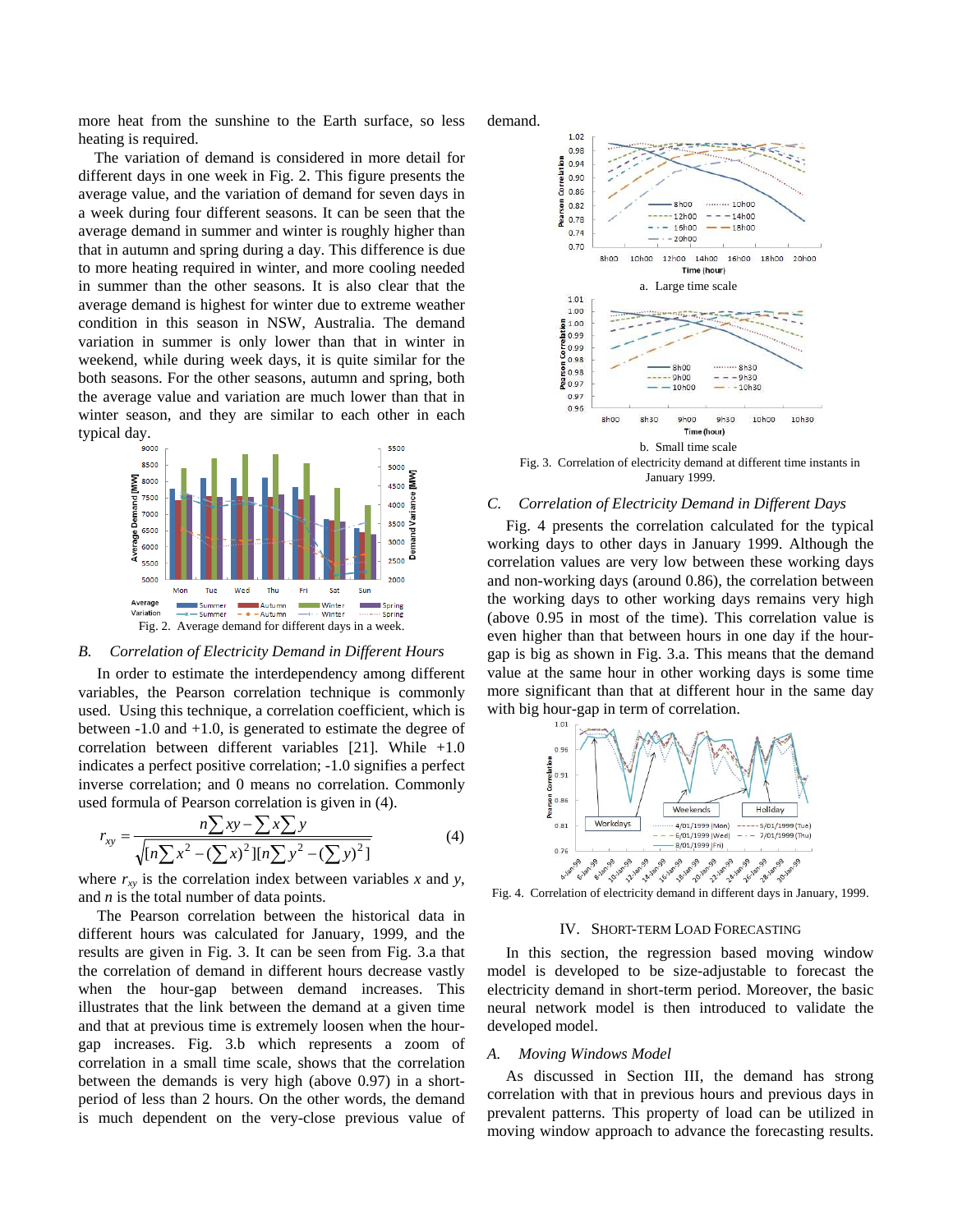The size of the window indicates the link between the demands at a given time to the demand in the past. The typical window with the size of (3x3) is given in Fig. 5. In this example, the window is used to link the current demand to the demand at previous 30 minutes and three closest values of demands in two previous days. The smallest step of this window to move is 30 minutes.



Fig. 5. Moving window approach.

From Fig.5, the representative equation for moving window approach can be described as in (5).

$$
y(i, j) = a_0 + a_1 y(i - 1, j)
$$
  
+  $a_2 y(i - 1, j - 1) + a_3 y(i, j - 1) + a_4 y(i + 1, j - 1)$  (5)  
+  $a_5 y(i - 1, j - 2) + a_6 y(i, j - 2) + a_7 y(i + 1, j - 2) + \varepsilon$ 

where  $y(i, j)$  is demand value at time instant *i* of day *j*,  $a_0, a_1, a_2, \ldots a_7$  are the coefficients, and  $\varepsilon$  is the error term.

In the other representation form, if we set:

$$
W_1 = a_1 y(i-1, j)
$$
  
+  $a_2 y(i-1, j-1) + a_3 y(i, j-1) + a_4 y(i+1, j-1)$  (6)

 $(a_5y(i-1, j-2) + a_6y(i, j-2) + a_7y(i+1, j-2)$ 

Then the equation (5) becomes:

 $y(i, j) = a_0 + W_1 + \varepsilon$  (7)

For generalization, the moving window in Fig. 5 and (5) or (7) can be represented for the demand, temperature, or other variables.

In this study, the aim is to forecast the future demand, so the temperature and other variables can be used in conjunction with demand in a multiple-layers window. Fig. 6 shows the case of moving window with two layers which are demand and temperature. In this multiple-layers window, the temperature layer is used to support the demand layer. Other layers representing other variables can be attached in similar manner if necessary to provide more supportive information to electricity demand. Furthermore, not only the past data but also the updated forecasts of other variable can be selected based on the relationship with demand, and the size of the windows can be different in different layers.



Fig. 6. Multiple layer moving window representation. The representative equation for the multiple-layers

window in Fig. 6 can be extended to *n* layers, and the obtained equation is shown in (8).

$$
D(i, j) = a_0 + W_1 + W_2 + \dots + W_n + \varepsilon
$$
 (8)

Where  $D(i, j)$  is demand value at time instant *i* of day *j*,  $a_0$  is the constant coefficient,  $W_1, W_2, ..., W_n$  are the representative of the window in different layers from *1* to *n*, and  $\varepsilon$  is the error term.

Each of the value of windows  $D(i, j)$  in (8) is representative for load demand at one specific time in a day. If each of them represents each hour of day, then 24 models can be used together to forecast 24 hours in one day [22]. In this article, with the fixed window size, the ability of the model only can be used to forecast one step ahead. It means that at one time instance, only the forecasting for next hour is available. Moreover, the article uses the temperature layer directly but not transform to HD and CD layers. This reduces the correlation of the associated variables to the demand, and lead to less accuracy results.

In this paper, the window is designed to be sizeadjustable, and it can extend the ability to forecast demand in a range from 30 minutes to 1 day ahead for each time instance of day. In addition, the size-adjustable moving window help improve the forecasting results significantly due to the appropriate tracing demand patterns. Furthermore, CD and HD layers are used to improve the utilization of dependence of temperature on demand. The process to choose the window size and to form the forecasting model is given in Fig. 7.



## *B. Neural Network Model*

In this paper, a neural network is introduced as a bench marking model to evaluate the accuracy of the above multiple moving window approach. The neural network is a feedforward neural network which composes of an input layer, one or more hidden layers, and an output layer [13]. As shown in Fig. 8, the *n* inputs  $x_1, x_2, \ldots, x_n$  and a bias constant are fed to *m* neurons  $N_1$ ,  $N_2$ ,  $N_m$  in the hidden layer via a weight matrix  $w_{jk}$ . The output of the hidden layer is provided to the output layer which contains only one neuron  $N<sub>o</sub>$ . The output layer produces the output *y* which provides the information to forecast the electricity demand. In each neuron  $N_1, N_2,...N_m$  and  $N_o$ , there are two processes: (1) the inputs are summed by the summation function *S*, and (2) this summation is put through an activation function *f* to produce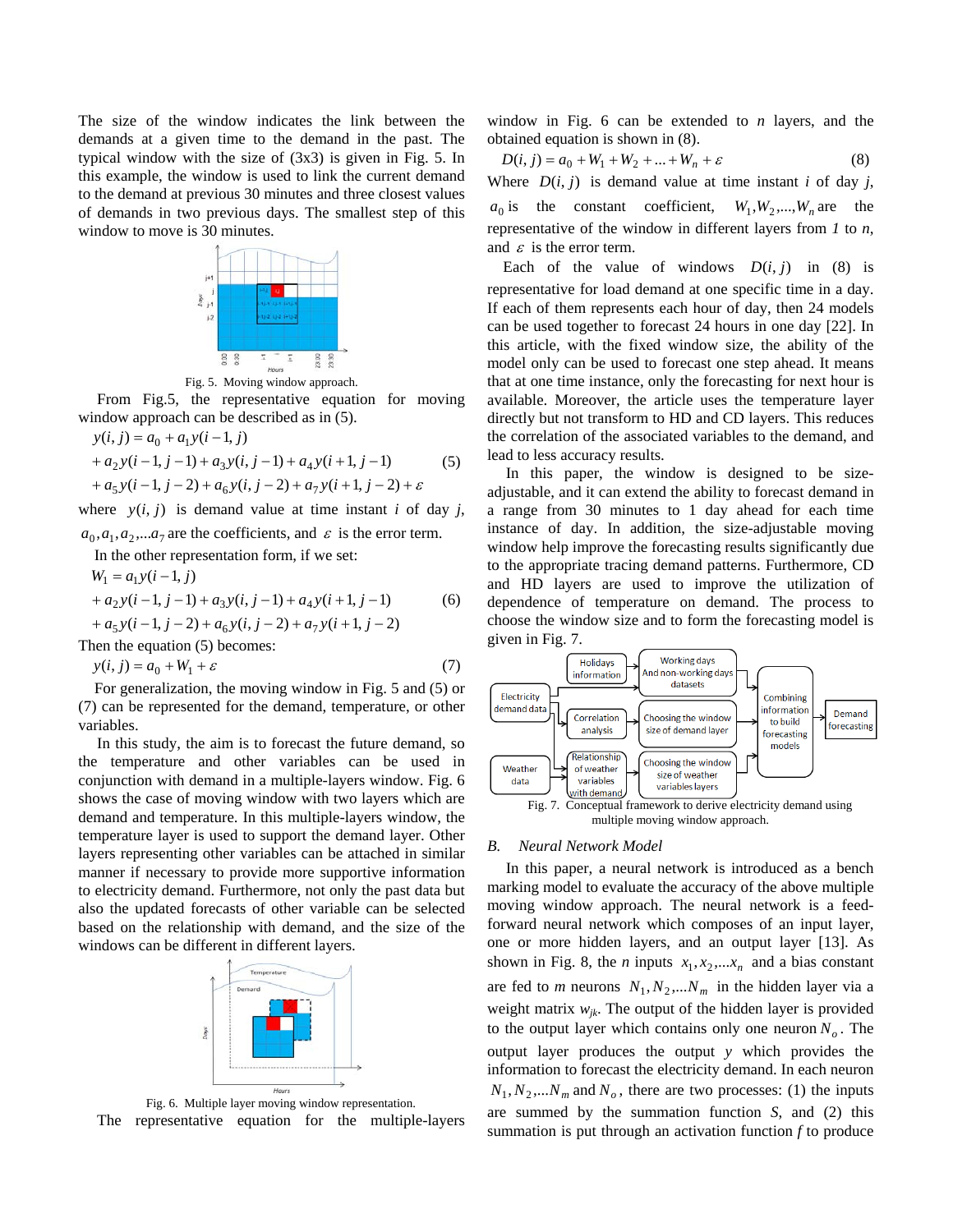the output.



## *C. Mean Absolute Percentage Error (MAPE)*

MAPE vale is very useful in estimating the accuracy of the forecasting model. The formula of MAPE is given as in (9).

$$
MAPE = \frac{1}{n} \sum_{t=1}^{n} \left| \frac{A_t - M_t}{A_t} \right| * 100\%
$$
\n(9)

Where  $A_t$  and  $M_t$  are actual demand and modeled demand at time t respectively, and  $n$  is the number of forecasting points.

#### V. RESULTS AND DISCUSSION

A case study has been reported with the aid of historical data collected from the state of NSW, Australia for the years 1999 to 2000. The electricity demand data including all sectors, were collected from Australian energy market operator (AEMO) [23]. The climatic parameters at Sydney airport station [24] are assumed to be representing the entire state of NSW as around 75% of population of NSW are in Sydney and the surrounding areas. Matlab and Microsoftexcel are employed to implement the requisite calculations. The data in year 1999 is used to train moving window and neural network models. These models are then tested on the data in year 2000. The results for two typical extreme seasons which are winter and summer, and entire period are presented.

### *A. Balance Point Temperature*

The scatter plots were used to characterize the relationship between demand and temperature in different certain time interval, and the typical results are illustrated in Fig. 9. The different slopes in each graph reflect the different dependence during a day. From 0:00am to 4:00am, the demand seems to increase when the temperature decreases below a value of  $20^0$ C, and it is nearly constant when the temperature is above this value. Around 6:00am, the dependence of demand on temperature is at minimum, and this can be considered as the zone which demand is independent from temperature as people often have deep sleep at this time. For the other hours of day (from 8:00am to 22:00pm), there seems to be strong relationship between demand and temperature in the V-shape due to differently elevated heating and cooling requirement for archiving the



Fig. 9. Relationship between electricity demand and temperature at some typical time intervals.

living comfort. The balance point temperature is calculated for each of these hours, and the results are given in the Table I.

The balance point temperature varies from  $19.2^{\circ}$ C to  $23.0^{\circ}$ C, and the average value of the balance point temperature is calculated to be  $20.8^{\circ}$ C. This value can be used as balance point temperature for the other hours before 8:00am wherein almost zero cooling demand required. The balance point temperature is then used to transform the temperature to CD and HD in every 30 minutes, which are employed as inputs for the forecasting models.

Although the balance point temperature can be considered as the mean value  $(20.8^{\circ}\text{C})$  for every hour, the dependence of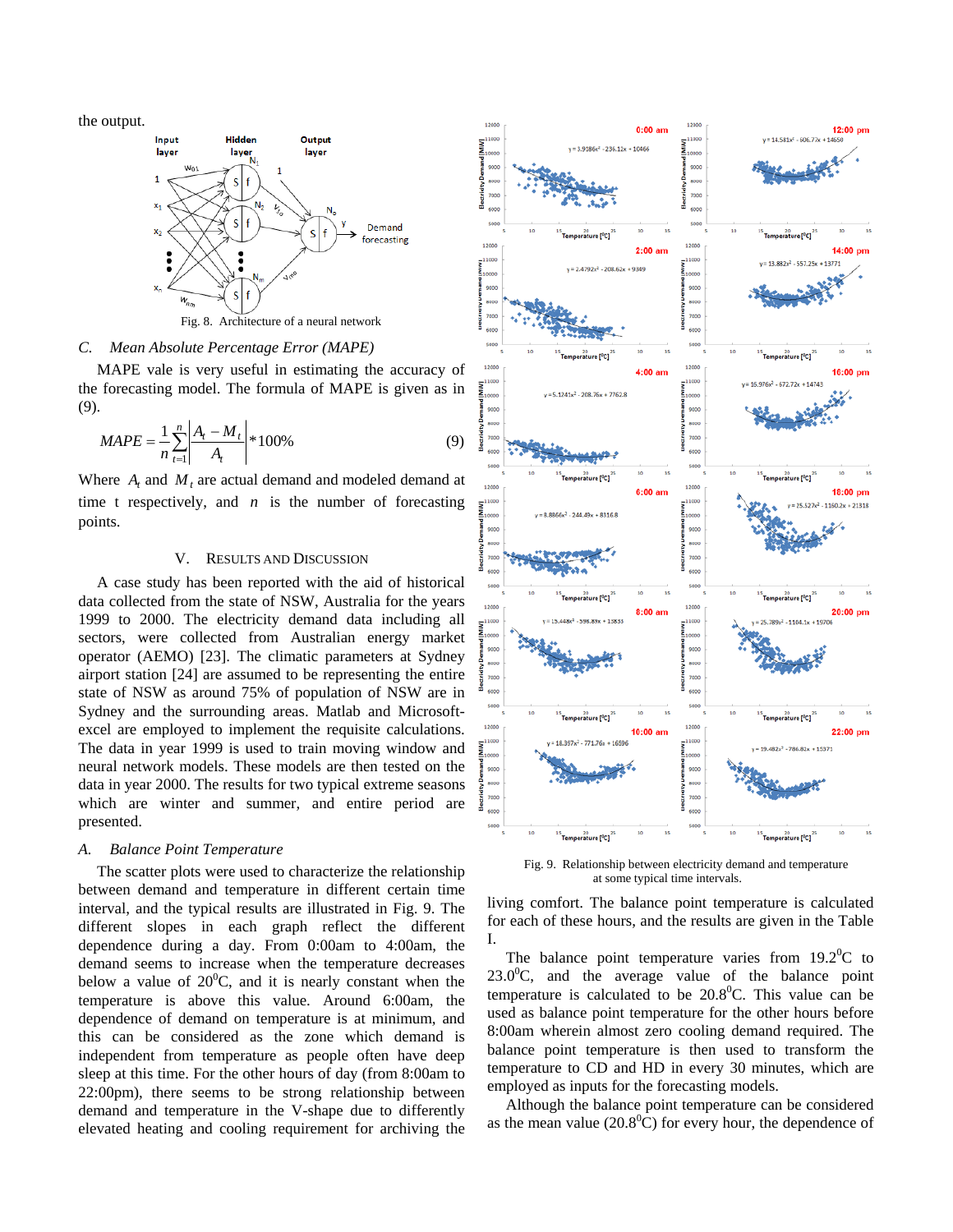demand on temperature is significantly different between different hours. It can be seen in Fig. 9 that the dependence is stronger in the hour of 18:00pm and 20:00pm due to steeper slope of the trend-line. This leads to different moving window models should be used to take into account of these differences in the dependence.

TABLE I

|                     | <b>BALANCE POINT TEMPERATURE IN DIFFERENT HOURS</b> |                                             |
|---------------------|-----------------------------------------------------|---------------------------------------------|
| Hour                | Equation                                            | Balance point<br>temperature<br>$[{}^{0}C]$ |
| 8:00am              | $y = 15.448x2 - 598.89x + 13833$                    | 19.4                                        |
| 9:00am              | $y = 18.66x2 - 717.48x + 15233$                     | 19.2                                        |
| 10:00am             | $y = 18.397x2 - 771.76x + 16596$                    | 21.0                                        |
| 11:00am             | $y = 16.118x2 - 674.42x + 15479$                    | 20.9                                        |
| 12:00 <sub>pm</sub> | $y = 14.581x2 - 606.77x + 14650$                    | 20.8                                        |
| 13:00 <sub>pm</sub> | $y = 13.387x2 - 544.55x + 13802$                    | 20.3                                        |
| 14:00pm             | $y = 13.882x2 - 557.25x + 13771$                    | 20.1                                        |
| 15:00pm             | $y = 14.331x2 - 563.13x + 13620$                    | 19.6                                        |
| 16:00pm             | $y = 16.976x2 - 672.72x + 14743$                    | 19.8                                        |
| 17:00 <sub>pm</sub> | $y = 20.955x2 - 877.2x + 17306$                     | 20.9                                        |
| 18:00pm             | $y = 25.527x2 - 1160.2x + 21318$                    | 22.7                                        |
| 19:00pm             | $y = 23.993x2 - 1102.9x + 20685$                    | 23.0                                        |
| $20:00$ pm          | $y = 25.789x2 - 1104.1x + 19706$                    | 21.4                                        |
| 21:00 <sub>pm</sub> | $y = 23.017x2 - 996.62x + 18274$                    | 21.6                                        |
| 22:00 <sub>pm</sub> | $y = 19.482x2 - 786.82x + 15371$                    | 20.2                                        |
| 23:00 <sub>pm</sub> | $y = 11.705x2 - 500.76x + 12978$                    | 21.4                                        |

#### *B. Moving Window Approach*

In this study, there will be four layers of moving window, including demand, CD, HD, and humidity layers. The improvement in performance of the model with participant of more layers is indicated in Fig. 10. It can be seen from this figure that the inclusion of all four layers is necessary to improve the accuracy of the results.



Fig. 10. Performance of model with the participant of different layers.

More practical works have been carried out with bigger size of the window for CD, HD, and humidity layer, but it is shown that those inclusions does not help improve the model further.

Keeping the size of the window in these layers for 1x1, and increase the size of window in demand layer, it can be found that the accuracy of the model was increased significantly for four first steps, and then does not increase any more with the bigger size of window. The limitation is at 5 refers back as in Fig. 11.

From Fig. 11, it is clear that the model has significant improvement when the number of past data points increase from 1 to 2, and small improvement from 2 to 4. When the



Fig. 11. Performance of model with different size of window in demand layer.

reference amends from 4 to 5, an appreciably significant improvement of MAPE is noted. However, when the number is more than 5, there is not much improvement in MAPE. Accordingly, 5 data points, as in Table II, are used as optimal number for predicting demand using the proposed moving window approach.

TABLE II CHOOSING THE WINDOW SIZE FOR SHORT-TERM FORECASTING

|                 | Steps refer back                                          |
|-----------------|-----------------------------------------------------------|
| Demand window   | $(i-h,j);$ $(i-1,j-1);$ $(i,j-1);$ $(i,j-1);$ $(i-1,j-2)$ |
| CD window       | (i,j)                                                     |
| HD window       | (i,j)                                                     |
| Humidity window | (i, j)                                                    |
|                 |                                                           |

Due to the different load pattern in different type of days as in Fig. 1 and 2, the window size is adjusted for capturing the demand in such types of days. For the week days from Tuesdays to Fridays, the window size can be selected as typical size in Table II. For the case of Mondays, if it is not the holiday, then the previous day (Sunday) is different type of day. If the moving window with the size as in Table II is applied for this situation, it will cause big error due to the different type of day having low correlation as shown in Fig. 4. In this case, the other working days in previous week (Friday for example) should be referred to. The same situation happens with Saturday and holidays. Those days should refer to the closet day in the same type of day to ensure the high correlation. For the holiday in this study, it is considered as same type with weekends. Therefore, there are two main types of days which are non-working days (including weekends and holidays), and working days (other days).

In addition to covering the type of days, the size of window can be adjusted to cover the different dependence of demand on the temperature as shown in Fig. 9 because in some time intervals, the demand seems to be independent from the temperature, so the window of CD and/or HD is not necessary.

#### *C. Neural Network Structure*

In order to compare with the moving window approach, the inputs of the network were chosen to be the same as the input of the moving window approach. The inputs for neural network using in this paper are CD, HD, humidity, hour of day, day of week, holidays, demand in the same time interval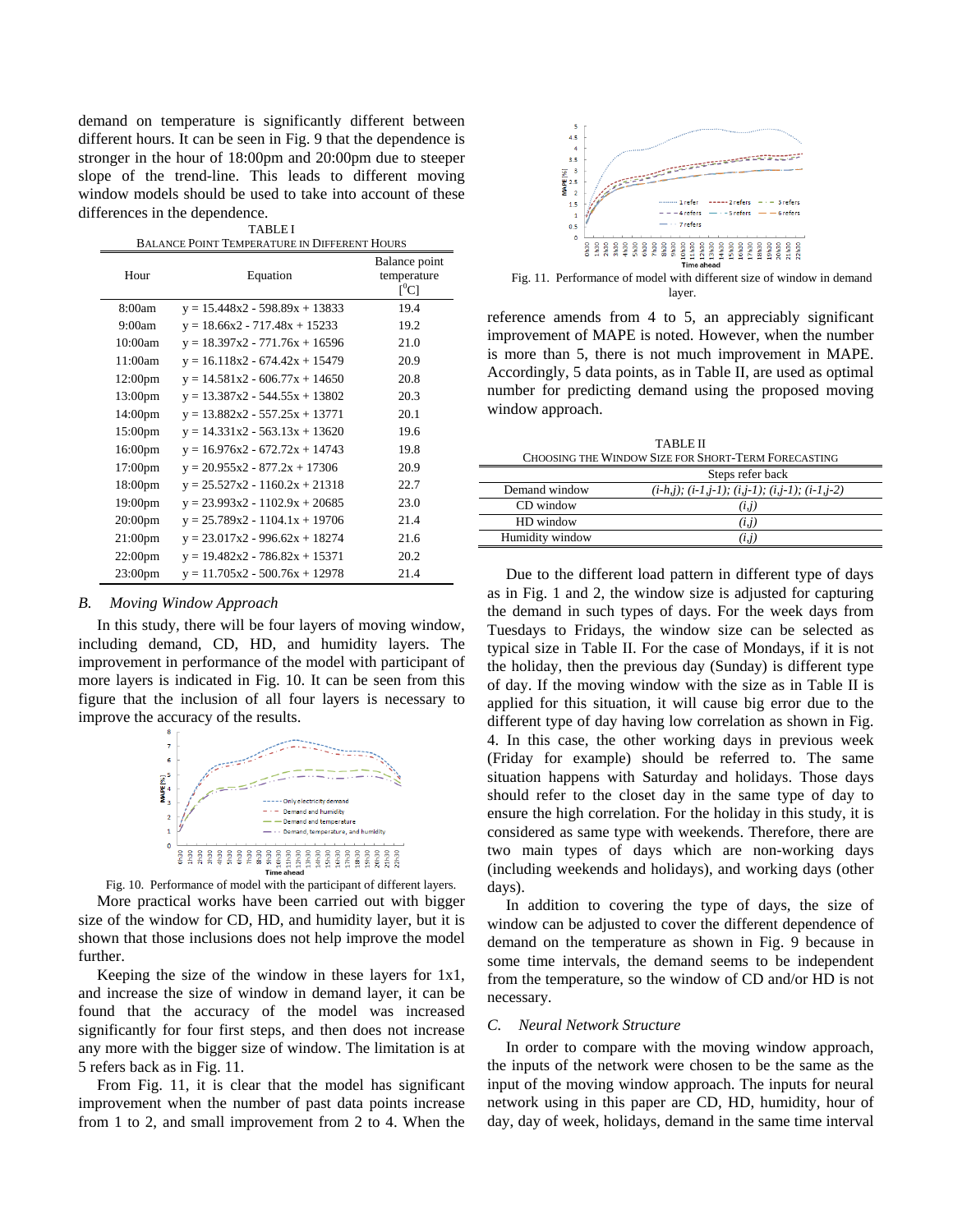in previous week, the demand at the same hour in previous day.

The activation functions are chosen to be nonlinear sigmoid and linear function for the neurons in hidden layer and in output layer, respectively. The performance metric of the network is set to be mean absolute error (MAE). The back propagation algorithm was used to train the network which applies the Levenburg-Marquardt method as the optimization manner. The number of neurons in the hidden layer is chosen based on the performance of the network versus the number of the neurons as shown in Fig.12. This figure illustrates that with the increase of the number of neurons in hidden layer, the performance of the network is improved. Practical work leads to the optimum of the hidden network to be selected as 20.



different time scales

## *D. Half an Hour Ahead Forecasting*

Fig. 13 and 14 show the comparison of the modeled load using moving window and neural network methods respectively to actual demand in a typical summer week and typical winter week. It can be seen from these figures that the response of the moving window is very close to the actual demand. Even on middle day of Tuesday in Fig. 13, the neural network model overestimates the demand, but the result from moving window model still keep track with the actual demand.



#### Fig. 14. Forecasting results of half an hour ahead for typical week in winter season.

The MAPE values are calculated for these typical periods of time and for whole period of year 2000 given in the Table III confirms the out-performance of moving window approach to the neural network model. This table shows that the accuracy of the moving window method is higher than that of neural network with smaller error values in each typical period.

The MAPE value of moving window approach is extremely small in comparison to that of neural network method, confirming the goodness, and robustness of this method in short-term demand forecasting one step of 30 minutes ahead. It also can be seen that for the both methods, the result in winter is better than that in summer season. This is due to the higher correlation of demand and temperature in winter than that in summer in NSW, Australia.

#### TABLE III

COMPARISON OF MAPE VALUES BETWEEN MOVING WINDOW AND NEURAL NETWORK METHODS FOR HALF AN HOUR AHEAD FORECASTING

|                            | Neural network | Moving window |
|----------------------------|----------------|---------------|
| <b>Typical Winter week</b> | 0.86           | 0.53          |
| <b>Typical Summer week</b> | .50            | 0.79          |
| Whole year 2000            | -04            | ) 59          |

### *E. Twenty-four Hours Ahead Forecasting*

With the ability to adjust the size of the window, the moving window can give the forecasts for more than one step ahead. In this paper, the forecasting is done in a typical range from 30 minutes to 24 hours ahead. The comparison of moving window and neural network results can be viewed as in Fig.15.



network results in a range of 30 minutes to 24 hours ahead

It can be seen from Fig. 15 that in the time scale from 30 minute to about 24 hours ahead, the moving window approach outperform the neural network. For a detail reference of forecasting value of 24 hours ahead, the results are presented in Fig. 16 and 17 for typical week of summer and winter, respectively. The MAPE values are given in the Table IV.